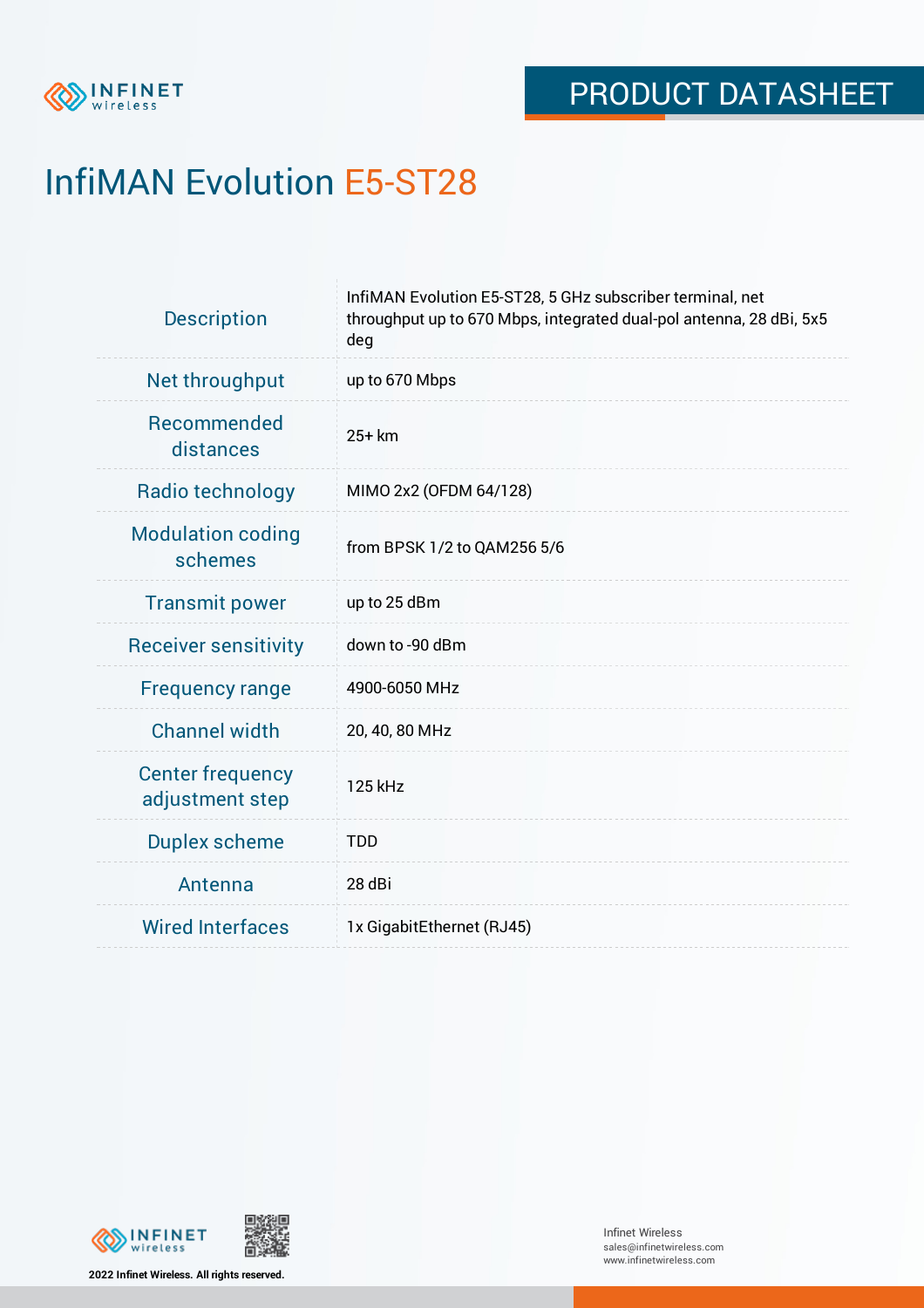

# InfiMAN Evolution E5-ST28

| Consumption                | up to 15 W                                                                                                                                                                                                                                                                                                      |                      |      |                 |  |  |
|----------------------------|-----------------------------------------------------------------------------------------------------------------------------------------------------------------------------------------------------------------------------------------------------------------------------------------------------------------|----------------------|------|-----------------|--|--|
| <b>Power options</b>       | 90-240 VAC ~ @ 50/60 Hz, ±4356 VDC                                                                                                                                                                                                                                                                              |                      |      |                 |  |  |
| <b>Outdoor Unit (ODU)</b>  | 600x600x68 mm, 5.8 kg                                                                                                                                                                                                                                                                                           |                      |      |                 |  |  |
|                            |                                                                                                                                                                                                                                                                                                                 |                      |      |                 |  |  |
| <b>Part Number Options</b> | Prefix                                                                                                                                                                                                                                                                                                          | Freq.<br><b>Band</b> | Ant. | Capacity        |  |  |
|                            | $\cal E$                                                                                                                                                                                                                                                                                                        | 5                    | 28   | 20<br>50<br>670 |  |  |
| <b>Part Number Example</b> | E5-ST28/06600 50                                                                                                                                                                                                                                                                                                |                      |      |                 |  |  |
| <b>Packing List</b>        | - Outdoor unit E5-ST28 - 1 pcs.<br>- Power Supply IDU-CPE-G(24W) - 1 pcs.<br>- Power Cord - 1 pcs.<br>- Cable Gland - 1 pcs.<br>- Standard RJ-45 connector - 1 pcs.<br>- Shielded RJ-45 connector - 1 pcs.<br>- RJ-45 Plug Cap - 1 pcs.<br>- MONT-KIT-85S Mounting kit - 1 pcs.<br>- Quick Start Guide - 1 pcs. |                      |      |                 |  |  |



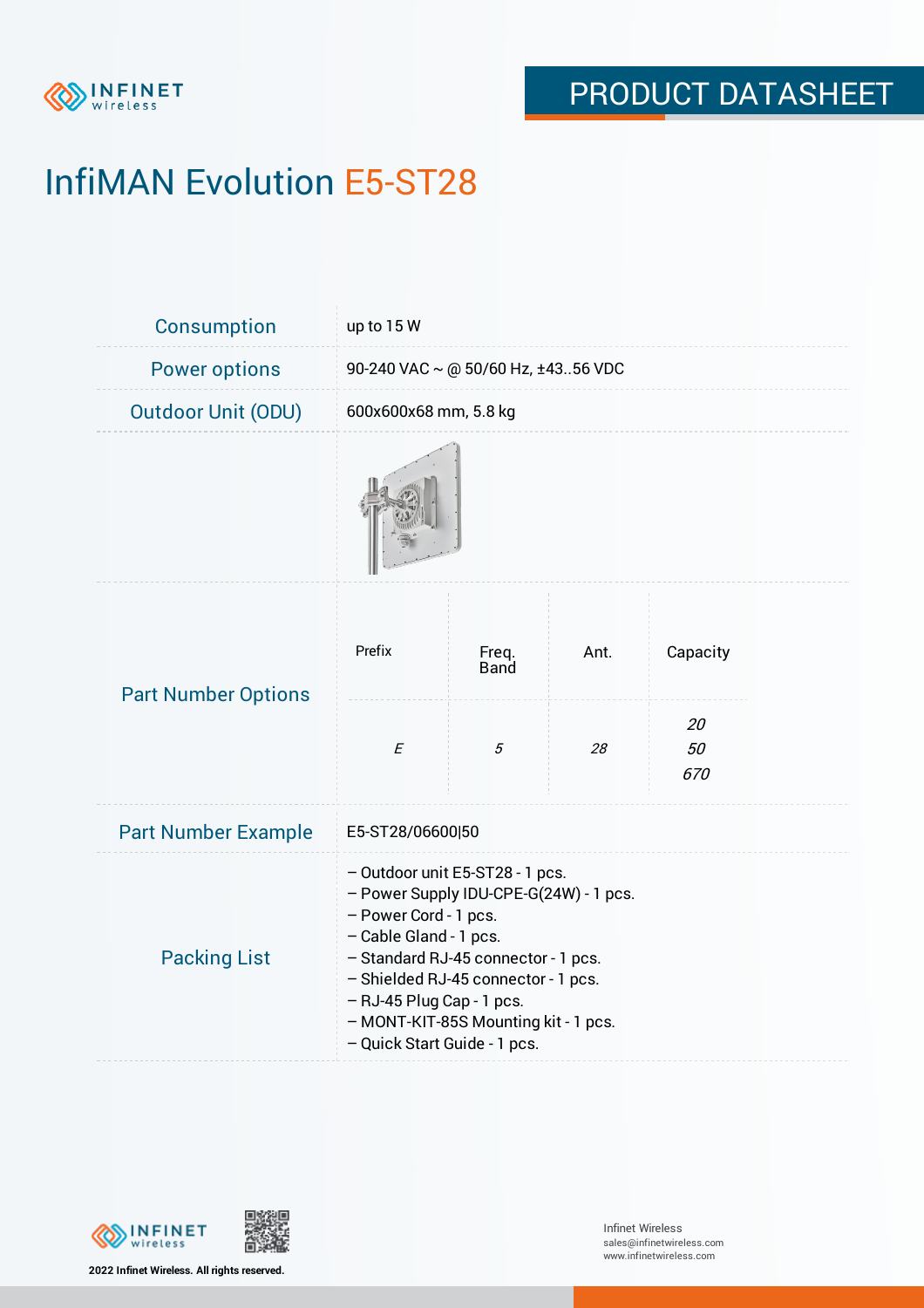

### PRODUCT DATASHEET

## InfiMAN Evolution E5-ST28

### Features

#### **RADIO**

- **Voice/RTP Aware Superpacketing**
- **DFS**
- **Automatic Bitrate Control** Þ
- Þ **Automatic Transmit Power Control**
- Þ **Automatic Distance Learning**
- Þ **Channel Time Adjustment**
- Þ **Spectrum Analyzer mode**
- Þ **Channel testing tools**

### **NETWORKING**

- **Ethernet-over-IP and IP-over-IP tunneling**
- Þ **ARP protocol support**
- **MAC/IP filtering** Þ
- **Full-fledged 2nd layer switch**
- Þ **RIPv2 / OSPFv2 /static routing**
- ٠ **L2/L3 Firewall**
- × **NAT (multipool, H.323-aware)**
- **DHCP client/server/relay**

#### **MANAGEMENT FEATURES**

- **Various Management Protocols: HTTP, HTTPS, SSH, Telnet, SNMP v1/2c/3 (MIB-II and proprietary MIBs)**
- **Graphical User Interface**
- **LED Indication: power status, wireless and wired link status, signal level**
- **Antenna alignment tool**
- ٠ **Automatic software update**
- **Online monitoring with proprietary EMS InfiMONITOR.**

### **QUALITY-OF-SERVICE**

- **17 priority queues**
- **IEEE 802.1p support**
- **IP TOS / DiffServ support**
- ٠ **Full voice support**
- **Traffic limiting (absolute, relative, mixed)** ٠
- **Traffic redirection**



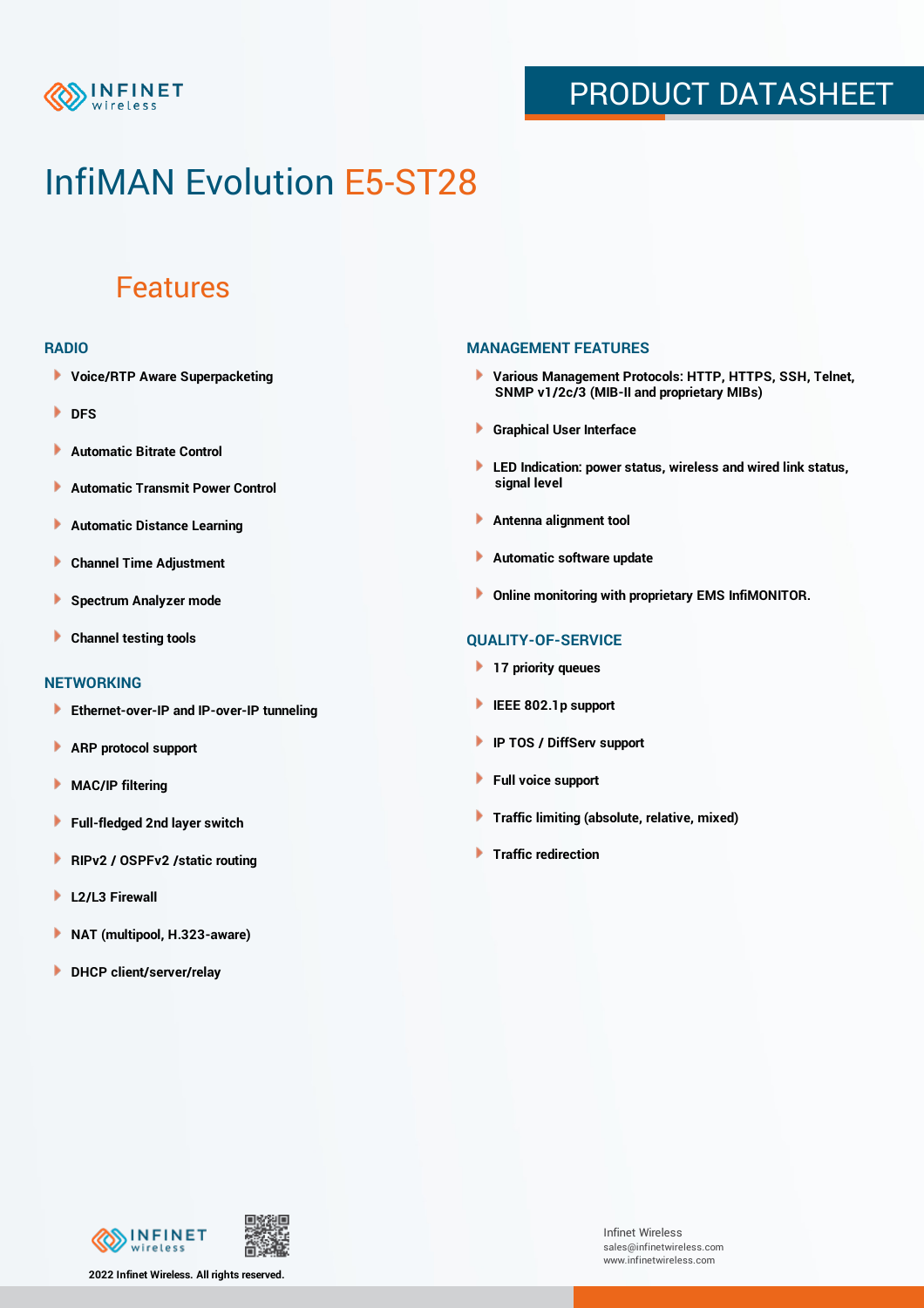

### PRODUCT DATASHEET

## InfiMAN Evolution E5-ST28

### Features

### **ENVIRONMENTAL**

- **Outdoor Units:**
	- operating temperature range -40..+60 °C, (can be extended to -55..+60 °С, models with "t" index in PN), 100% humidity, condensing
	- IP66/IP67 compliant water and dust protection
	- wind load: 200 kph, survival
- **Indoor Unit:**
	- 0..+40 °C, 95% humidity, non-condensing

### **SECURITY FEATURES**

- Þ **Storm/flood protection**
- ۱ **Password protection**
- **Secure command-line access via SSH protocol** Þ

#### **MAC**

- **Adaptive TDMA air protocol:**
	- Dynamic and fixed air frame duration
	- Subscriber activity aware scheduling
	- Permanent channel testing
- **Pseudo-radio interface:**
	- unique InfiNet Wireless feature to join InfiNet networks via 3rd party equipment
- **Automatic over-the-air firmware upgrade**

### **STANDARD COMPLIANCE**

- **Radio**
	- ETSI EN 301 893 v.2.1.1
	- ETSI EN 302 502 v.2.1.3
	- FCC Part 15.407

#### **EMC**

- ETSI EN 301 489-1 v.2.2.3
	- ETSI EN 301 489-17 v.3.2.4
	- FCC Part 15 Class B
- **Safety**
	- EN 62368-1:2014+A11:2017
	- EN60950-22:2017
	- EN62311:2008
- **RoHS (pending)**
	- EN IEC 63000:2018